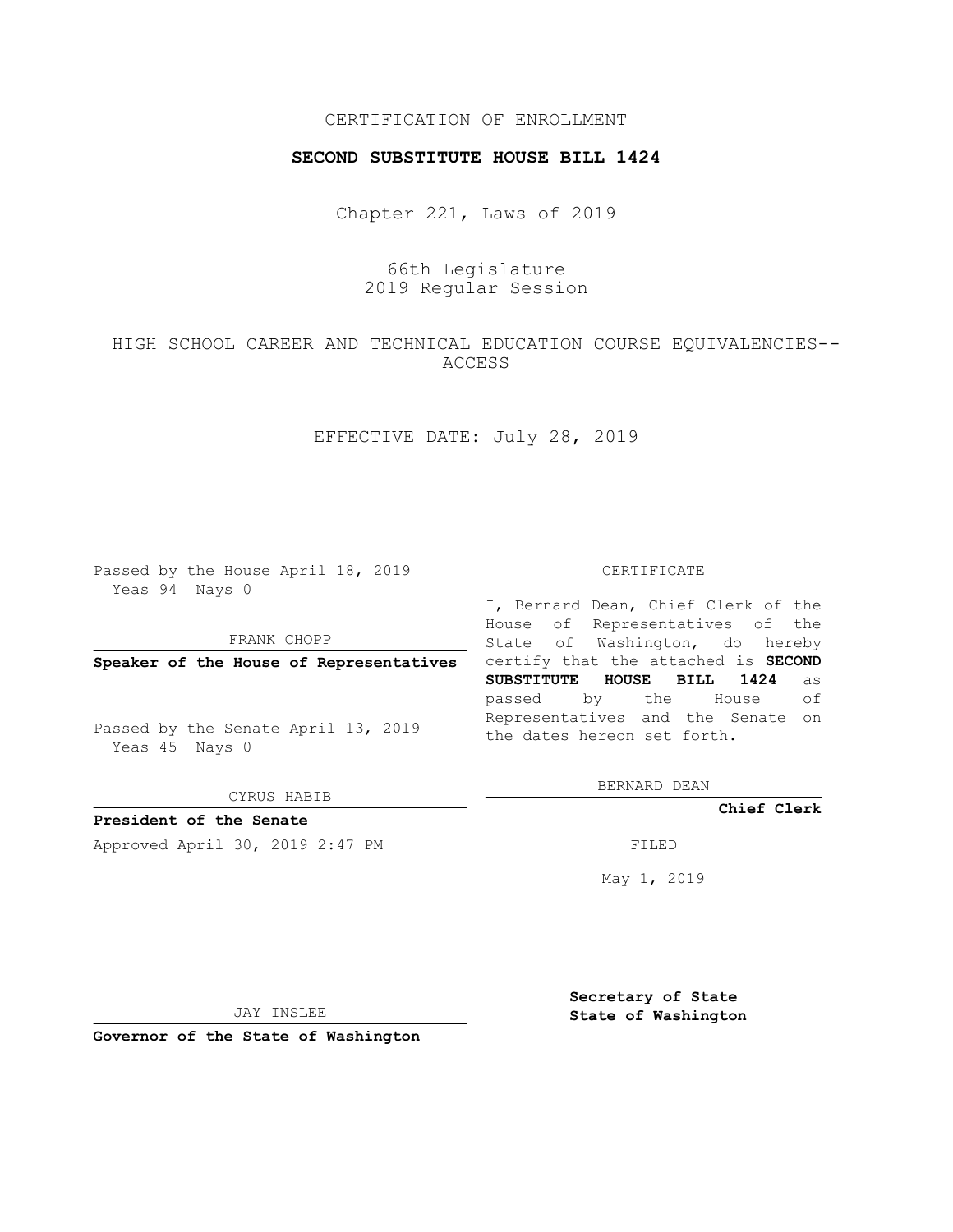#### **SECOND SUBSTITUTE HOUSE BILL 1424**

AS AMENDED BY THE SENATE

Passed Legislature - 2019 Regular Session

## **State of Washington 66th Legislature 2019 Regular Session**

**By** House Appropriations (originally sponsored by Representatives Steele, Paul, Eslick, Lekanoff, Tarleton, Frame, Jinkins, Tharinger, Ormsby, Riccelli, and Stonier; by request of Superintendent of Public Instruction)

READ FIRST TIME 03/01/19.

1 AN ACT Relating to increasing access to state career and 2 technical course equivalencies; amending RCW 28A.230.010; reenacting 3 and amending RCW 28A.230.097; and creating a new section.

4 BE IT ENACTED BY THE LEGISLATURE OF THE STATE OF WASHINGTON:

5 **Sec. 1.** RCW 28A.230.010 and 2018 c 177 s 302 are each amended to read as follows:6

 (1) School district boards of directors shall identify and offer courses with content that meet or exceed: (a) The basic education skills identified in RCW 28A.150.210; (b) the graduation requirements under RCW 28A.230.090; (c) the courses required to meet the minimum college entrance requirements under RCW 28A.230.130; and (d) the course options for career development under RCW 28A.230.130. Such courses may be applied or theoretical, academic, or vocational.

 (2) Until September 1, 2021, school district boards of directors must provide high school students with the opportunity to access at least one career and technical education course that is considered ((equivalent to a mathematics course or at least one career and technical education course that is considered equivalent to a science 19 eourse)) a statewide equivalency course as determined by the office 20 of the superintendent of public instruction ((in)) under RCW 21 28A.700.070.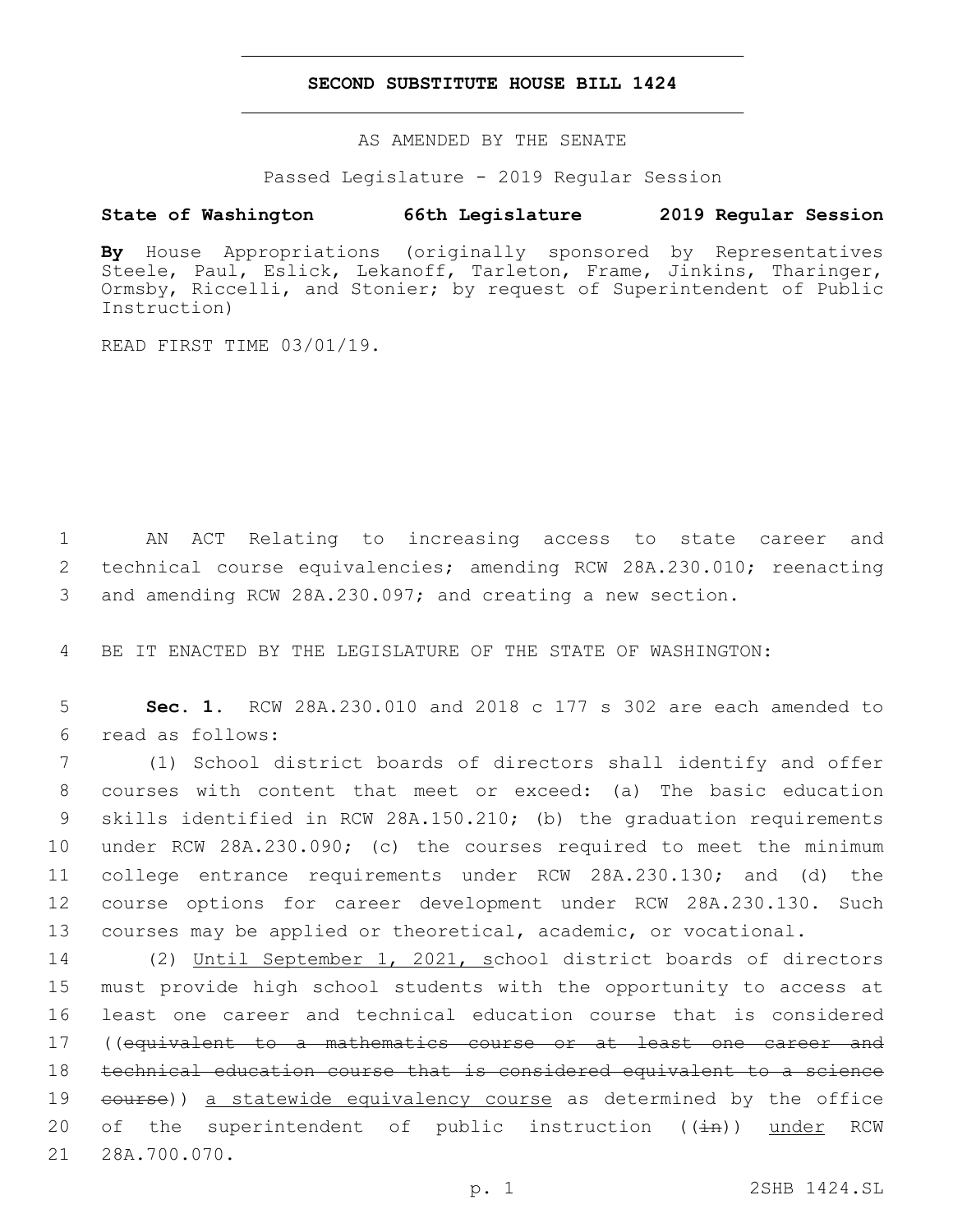(3) On and after September 1, 2021, any statewide equivalency course offered by a school district or accessed at a skill center must be offered for academic credit.

4 (4) Students may access ((such)) statewide equivalency courses at high schools, interdistrict cooperatives, skill centers or branch or satellite skill centers, or through online learning or applicable 7 running start vocational courses.

 (((3)(a) Until January 1, 2019, school district boards of 9 directors of school districts with fewer than two thousand students 10 may apply to the state board of education for a waiver from the 11 provisions of subsection (2) of this section.

12  $(b)$ )) (5) On and after January 1, 2019, school district boards of directors of school districts with fewer than two thousand students may apply to the superintendent of public instruction for a waiver 15 from the provisions of subsections (2) and (3) of this section under 16 RCW 28A.230.015.

 **Sec. 2.** RCW 28A.230.097 and 2018 c 177 s 301 and 2018 c 73 s 1 are each reenacted and amended to read as follows:

 (1) Each high school or school district board of directors shall adopt course equivalencies for career and technical high school courses offered to students in high schools and skill centers. A career and technical course equivalency may be for whole or partial credit. Each school district board of directors shall develop a course equivalency approval procedure. Boards of directors must approve AP computer science courses as equivalent to high school mathematics or science, and must denote on a student's transcript that AP computer science qualifies as a math-based quantitative course for students who take the course in their senior year. 29 ((Beginning no later than the 2015-16 school year))

 (2) Until September 1, 2021, a school district board of directors 31 must, at a minimum, grant academic course equivalency ( $(i+n)$  mathematics or science for a)) for at least one statewide equivalency high school career and technical course from the list of courses approved by the superintendent of public instruction under RCW  $28A.700.070$  ( $\sqrt{$  but is not limited to the courses on the list)).

 (3)(a) If the list of courses is revised after the 2015-16 school year, the school district board of directors must grant academic course equivalency based on the revised list beginning with the 39 school year immediately following the revision.